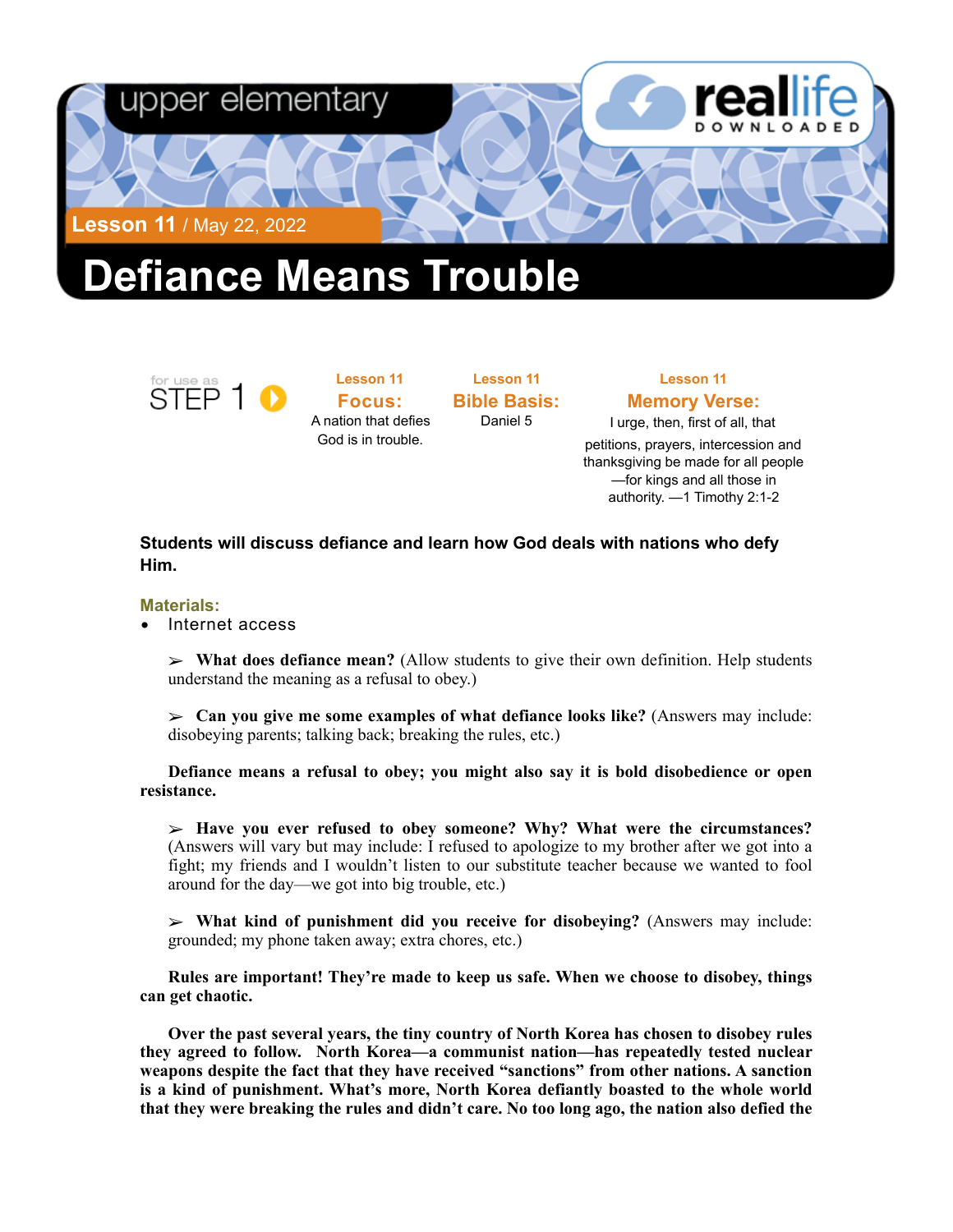#### **global spread of COVID-19 by throwing a huge military parade instead of practicing social distancing.**

Share this video with your students [1:14]: "North Korea defies coronavirus with huge military parade" <https://www.youtube.com/watch?v=RfDOcVESoEY>

➢ **Why do you think North Korea has decided they don't have to follow the rules except when they want to?** (Answers: They don't care what the rules say; they only care about power; they want to do things their way; etc.)

**We've all witnessed acts of defiance, whether in our homes or on the news. Defiance always leads to an unhappy ending, with someone being punished for their disobedience. Wouldn't it just be easier to obey in the first place?** 

**In today's lesson we're going to read about a king who had no intention of acknowledging or obeying God or His ways. In fact, this king openly and arrogantly mocked and defied God in front of thousands of people. He had no idea Who he was dealing with, until it was too late. Let's find out how God dealt with this king's disobedience.** 

Additional resources:

Defiance <https://www.merriam-webster.com/dictionary/defiance>

(Continue on to Steps 2 and 3 in your teacher's guide; your Step 4 appears below.)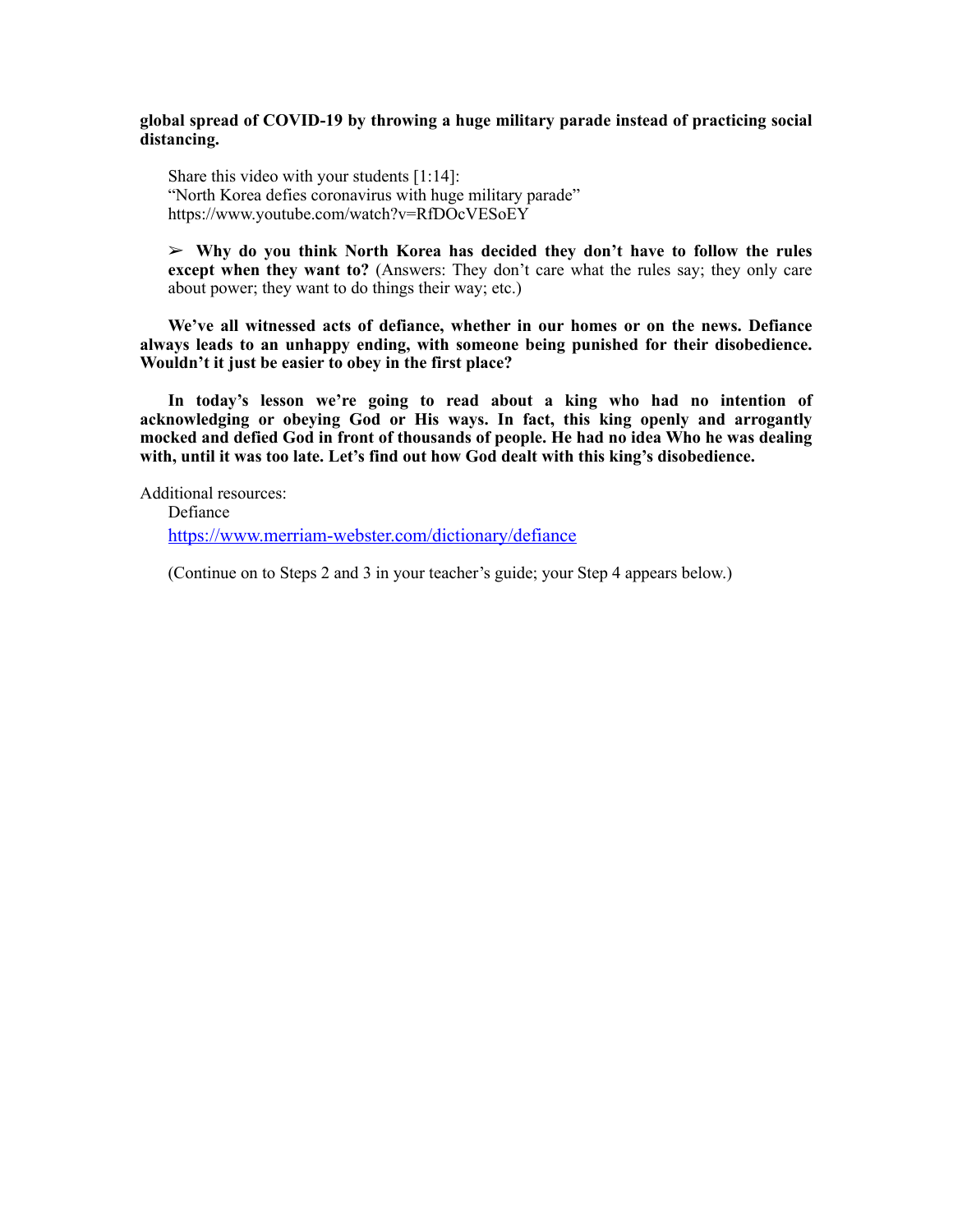

# **efiance Means Trouble** By RLD Editorial Team

STEP 4 O

**Lesson 11 Focus:**  A nation that defies God is in trouble.

**Lesson 11 Bible Basis:** Daniel 5

#### **Lesson 11 Memory Verse:**

I urge, then, first of all, that petitions, prayers, intercession and thanksgiving be made for all people —for kings and all those in authority. —1 Timothy 2:1-2

#### **Materials:**

- Internet access
- Notebook paper
- Pens/pencils

**Earlier we learned when a nation defies God, there will be consequences. God is not to be undermined! He is sovereign and will always reign supreme, no matter what year it is, who's in command, or what the people of that time period think is okay. God's laws and His ways never change.** 

**We discussed earlier how North Korea has defied laws and how Belshazzar and his nation chose to defy God's laws many years ago. Now it's time to get personal. A nation is made up of people. We are the people of our nation, the United States of America.** 

Pass out notebook paper and pens/pencils to preteens. (If your class is meeting online, invite them to have those supplies ready.) Have them create two lists, one for how the United States is defying God's laws and the second list of ways they are personally defying God's laws. Give them time to think and work quietly. Once they are finished, discuss what they've written.

➢ **What are some ways our nation is defying God's laws?** (Some possible answers: abortion; racism; violence/hate; ungodly television shows and movies, etc.)

➢ **What are ways you are personally defying God's laws?** (Answers will vary but may include: not obeying my parents; constantly fighting with my siblings; using the Lord's name in vain; etc. Be sure to include your own experiences.)

Encourage your students to place the lists they made into their Bibles. Challenge them to pray daily for their nation; encourage them to choose obedience to God's ways this week and to be His light.